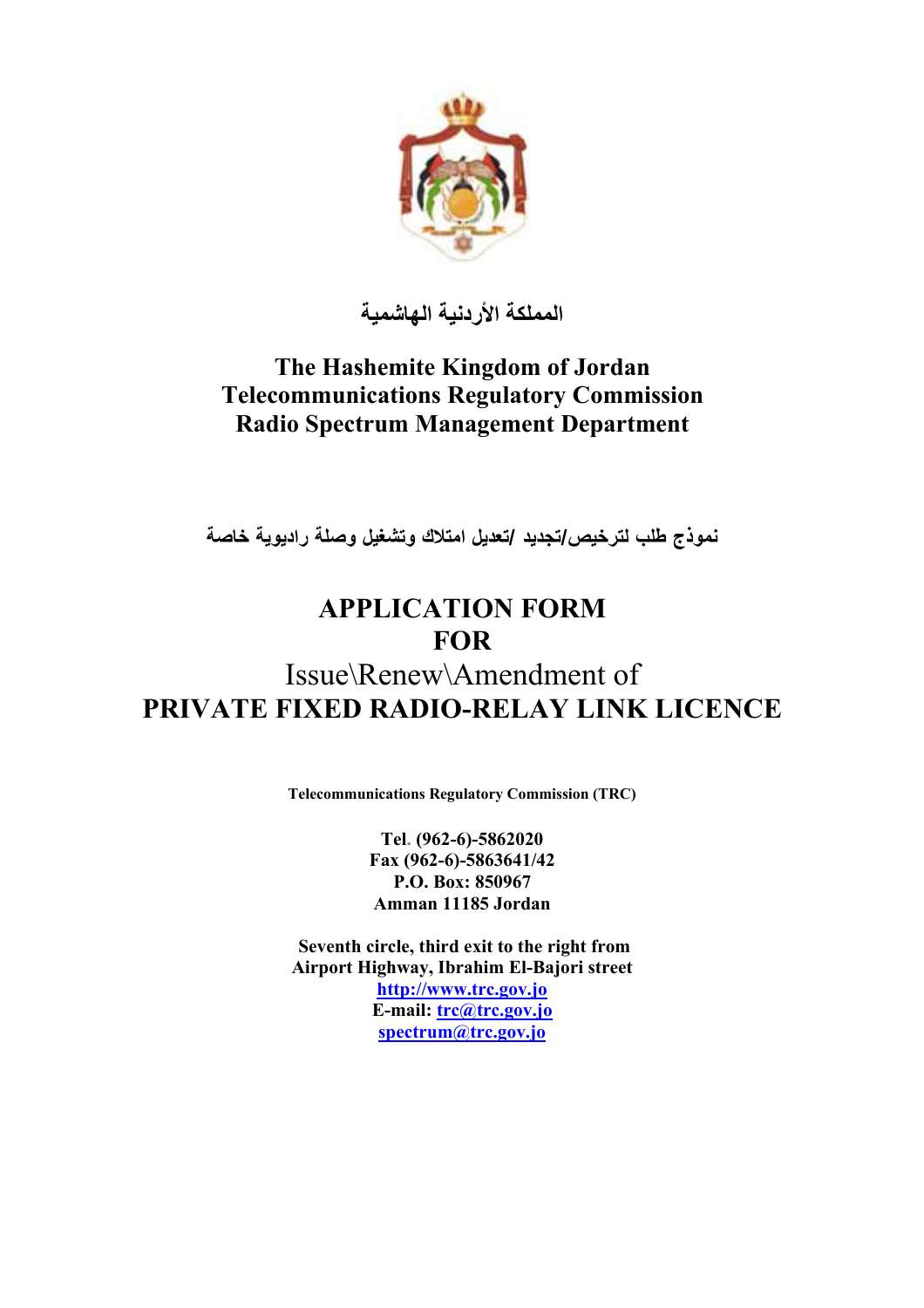### 1. Applicant's

 $\bullet$  Name • Address • Telephone Number • Fax number • Nature of business 2000 and 2000 and 2000 and 2000 and 2000 and 2000 and 2000 and 2000 and 2000 and 2000 and 2000 and 2000 and 2000 and 2000 and 2000 and 2000 and 2000 and 2000 and 2000 and 2000 and 2000 and 2000 and 200 • E-mail Address **E-mail Address** 

### Information about the owner of the real estate:

Name:

Address:

Address: <u>Telephone number:</u> Fax number: Fax number: Telephone number: Telephone number: Telephone number: Telephone number: Telephone number: Telephone number: Telephone number: Telephone number: Telephone number: Telepho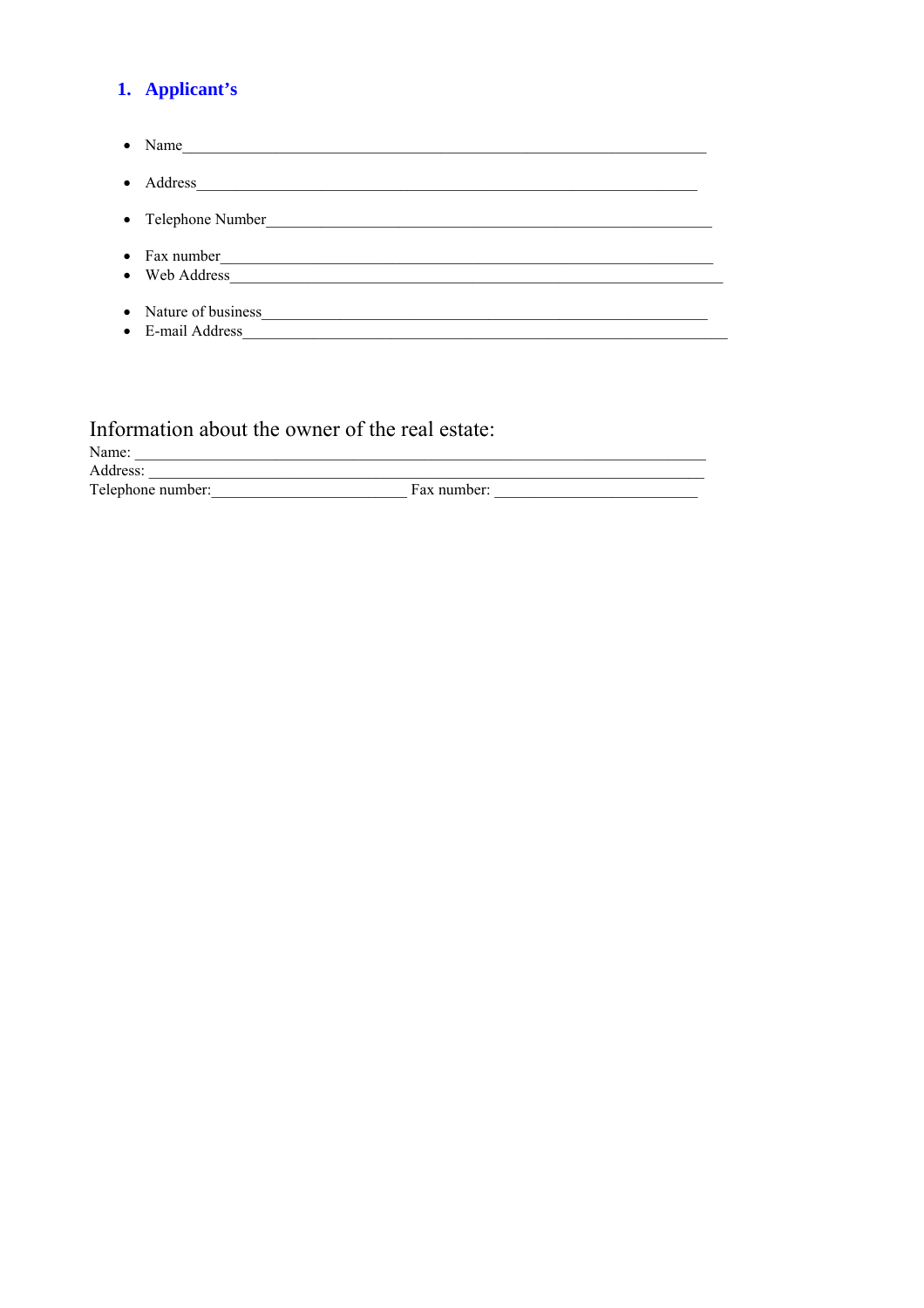**I HEREBY APPLY FOR** (Make an X in the appropriate box(es))

 **1-New License** 

 **2-Renewal of my Licence\* (** No need to fill the technical information)

### **3-Amend My License**

Check one or more boxes that correctly describes the purpose of this Amend

|  | request authority to add channel(s)                                                                                                       |
|--|-------------------------------------------------------------------------------------------------------------------------------------------|
|  | request authority to change channel(s)                                                                                                    |
|  | request authority to increase EIRP by more than 1 dB in any direction                                                                     |
|  | request authority to increase antenna radiation center height above ground                                                                |
|  | request authority to increase overall height of antenna structure                                                                         |
|  | request authority to change antenna polarization                                                                                          |
|  | request authority to change transmitter emission type or bandwidth                                                                        |
|  | change antenna horizontal radiation pattern                                                                                               |
|  | change azimuth of main horizontal lobe of radiation                                                                                       |
|  | add or change visual frequency offset                                                                                                     |
|  | decrease EIRP                                                                                                                             |
|  | change antenna radiation center height                                                                                                    |
|  | increase overall height of antenna above ground or building                                                                               |
|  | decrease overall height of antenna structure                                                                                              |
|  | delete a channel(s)                                                                                                                       |
|  | Change my station call sign                                                                                                               |
|  | Change my name on my license to my new name(Applicant's above)                                                                            |
|  | Change of mailing Address to above address                                                                                                |
|  | correct erroneous information on license not involving a major change<br>(submit an Annex if nature of correction(s) is not listed here). |
|  | other facilities changes, please specify (submit Annex explaining changes)                                                                |

**Name: \_\_\_\_\_\_\_\_\_\_\_\_\_\_\_\_\_\_\_\_\_\_\_\_\_\_\_\_\_\_\_.** 

**Former Name ( if Changed) \_\_\_\_\_\_\_\_\_\_\_\_\_\_\_\_\_\_\_** 

**I certify that:** All statements and attachments are true, complete and correct to the best of my knowledge and belief and are made in good faith;

Date \_\_\_\_\_\_\_\_\_\_\_\_\_\_\_

Signed:

**\*** Renewal means to renew the current license without any changes.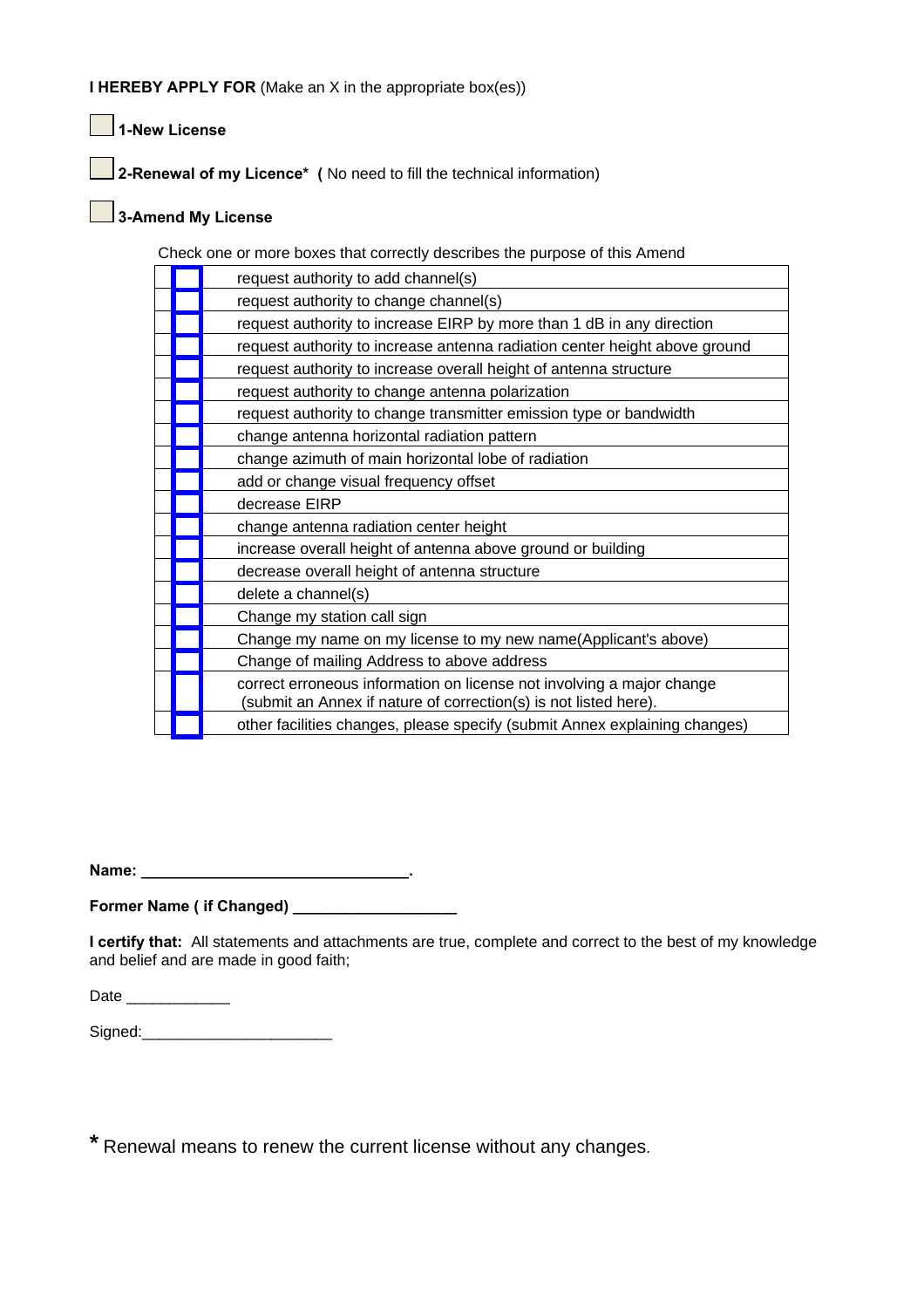**PURPOSE OF Applicant's OTHER APPLICATIONS PENDING (FOR TRC USE ONLY)**:

| Previous Applications (If applicable)                                  |  |  |  |  |  |
|------------------------------------------------------------------------|--|--|--|--|--|
| <b>Application Date</b><br><b>Application Result</b><br><b>Remarks</b> |  |  |  |  |  |
|                                                                        |  |  |  |  |  |
|                                                                        |  |  |  |  |  |
|                                                                        |  |  |  |  |  |
|                                                                        |  |  |  |  |  |

| <b>Current License Information (If applicable)</b> |                          |       |                                                                          |                |   |                                |  |  |  |
|----------------------------------------------------|--------------------------|-------|--------------------------------------------------------------------------|----------------|---|--------------------------------|--|--|--|
| <b>Type of</b><br><b>License</b>                   | License's<br><b>Date</b> |       | <b>License's Current Status</b>                                          | <b>Remarks</b> |   |                                |  |  |  |
|                                                    |                          | Valid | <b>Expired</b><br><b>Revoked</b><br><b>Modified</b><br><b>Terminated</b> |                |   |                                |  |  |  |
|                                                    |                          | п     | п                                                                        | г              | г | п                              |  |  |  |
|                                                    |                          | ш     |                                                                          |                | U | г                              |  |  |  |
|                                                    |                          |       | П                                                                        | П              | п | П                              |  |  |  |
|                                                    |                          |       | U                                                                        |                |   | $\overline{\phantom{a}}$<br>ı. |  |  |  |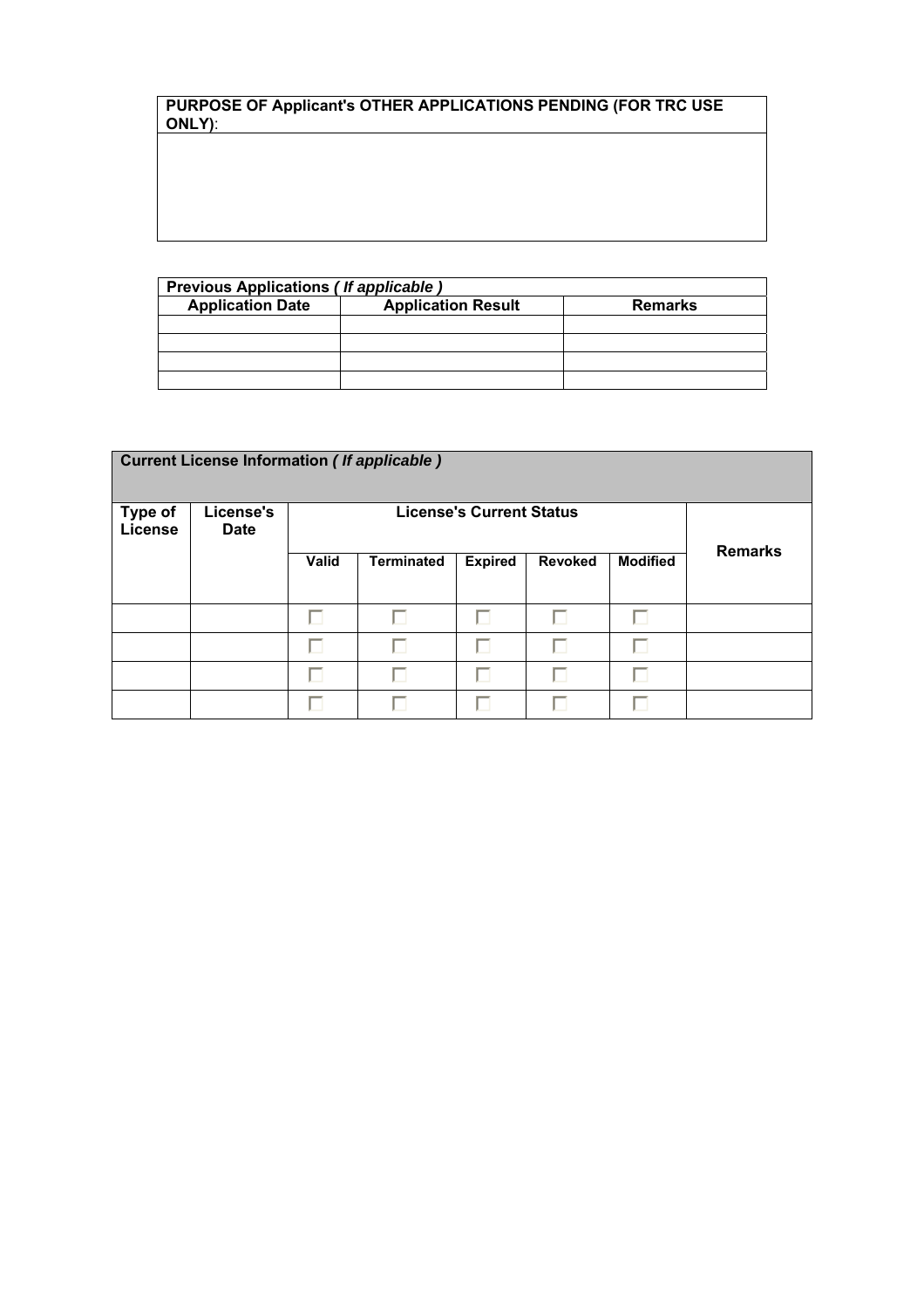### **2. Technical Details**

- Number of channels required: Channels.  $\overline{a}$
- $\bullet$  Bandwidth (  $\qquad \qquad$  ).
- Telephony: Digital  $( )$ Analogue ()

<u> 1989 - Johann Barbara, martxa alemaniar eta politika</u>

- Video: <u>and the state of the state of the state of the state of the state of the state of the state of the state of the state of the state of the state of the state of the state of the state of the state of the state of the state</u>
- $\bullet$  Data

| <b>Preferred Frequency Pairs/Band (s)</b> |  |  |  |
|-------------------------------------------|--|--|--|
|-------------------------------------------|--|--|--|

# **Sites**

| Site A                                                                                                                                  | Site B                                                                                                               |
|-----------------------------------------------------------------------------------------------------------------------------------------|----------------------------------------------------------------------------------------------------------------------|
|                                                                                                                                         |                                                                                                                      |
| <u> 1989 - Johann Harry Harry Harry Harry Harry Harry Harry Harry Harry Harry Harry Harry Harry Harry Harry Harry</u>                   | the control of the control of the control of the control of the control of                                           |
| <u> 1989 - Johann Barbara, martxa alemaniar amerikan personal (h. 1989).</u>                                                            | the control of the control of the control of the control of the control of the control of                            |
| Longitude                                                                                                                               | the control of the control of the control of the control of the control of                                           |
| Latitude<br><u> 1989 - Johann Barn, mars eta bainar eta industrial eta erromania eta erromania eta erromania eta erromania e</u>        | <u> 1989 - Johann John Stone, mars eta bainar eta bainar eta baina eta baina eta baina eta baina eta baina eta b</u> |
| Height of ground above sea level (Metres)                                                                                               |                                                                                                                      |
| <u> 1989 - Johann Barbara, martin amerikan ba</u>                                                                                       |                                                                                                                      |
| Height of mast (metres)                                                                                                                 |                                                                                                                      |
| Type of mast (construction)                                                                                                             |                                                                                                                      |
| Length of path between sites                                                                                                            | the control of the control of the control of the control of the control of the control of                            |
| <b>Transmitter</b>                                                                                                                      |                                                                                                                      |
|                                                                                                                                         |                                                                                                                      |
| Equipment type<br><u> 1989 - Johann Stoff, deutscher Stoff, der Stoff, der Stoff, der Stoff, der Stoff, der Stoff, der Stoff, der S</u> |                                                                                                                      |

• Certification/type approval reference

<u> 1989 - Johann Harry Harry Harry Harry Harry Harry Harry Harry Harry Harry Harry Harry Harry Harry Harry Harry H</u>

- Output power (Watts)
- 

 $\bullet$ 

- Channel Spacing
- $\bullet$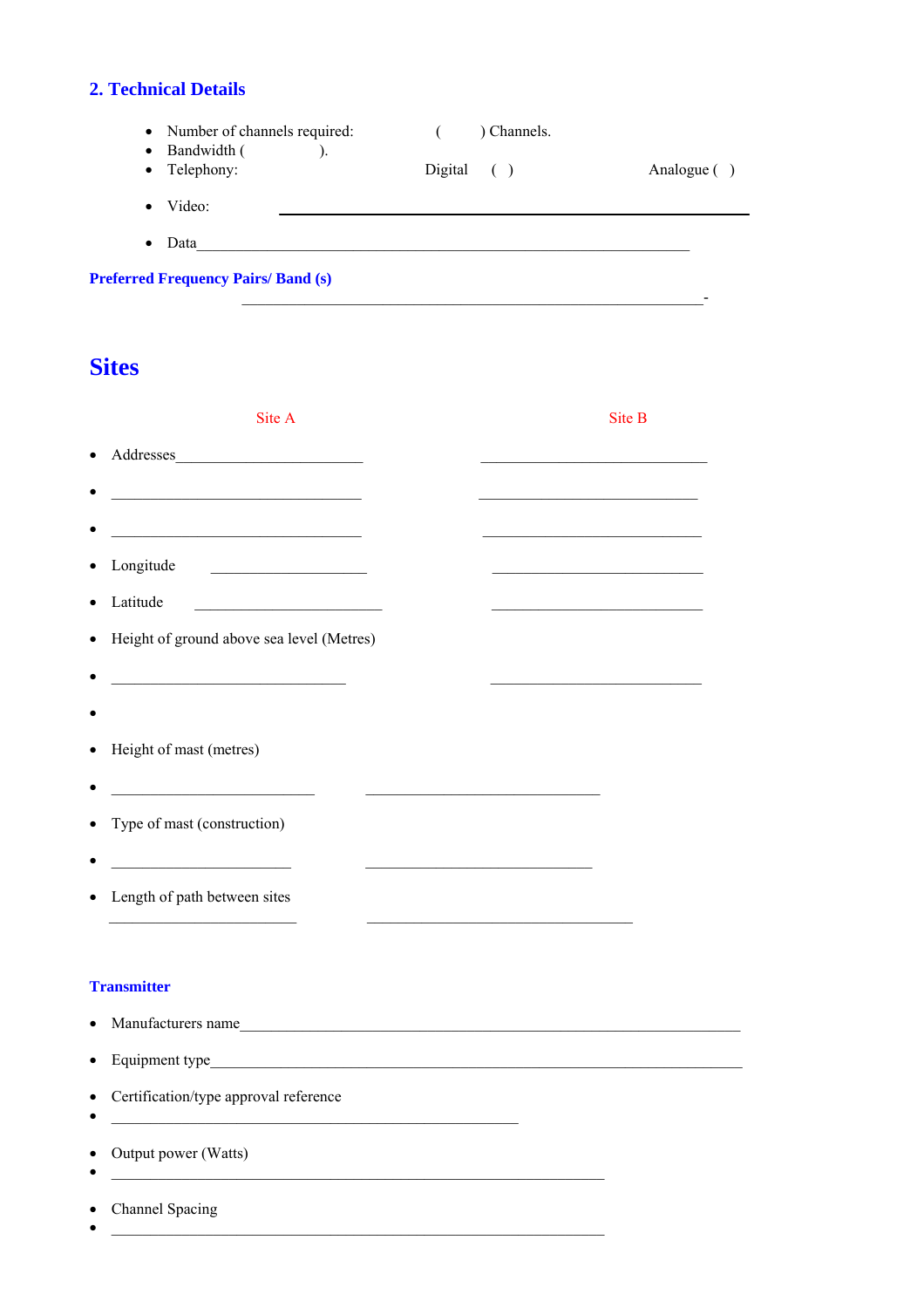• TX/RX Separation

### **Receivers**

- Manufacturer's name
- Manufacturer's type number

•  $\frac{1}{2}$ 

• \_\_\_\_\_\_\_\_\_\_\_\_\_\_\_\_\_\_\_\_\_\_\_\_\_\_\_\_\_\_\_\_\_ \_\_\_\_\_\_\_\_\_\_\_\_\_\_\_\_\_\_\_\_\_\_\_\_\_\_\_\_

• Certification/ type approval reference

**Feeder** Site A Site B

- Length (metres)
- $\frac{1}{2}$  (A path profile is required)
- Losses (dB)

### Ant

| Manufacturer's Name and type number                                                                                                                 |                                                                             |
|-----------------------------------------------------------------------------------------------------------------------------------------------------|-----------------------------------------------------------------------------|
| Gain dB rel. to isotropic<br><u> 1989 - Johann John Stone, mars et al. 1989 - John Stone, mars et al. 1989 - John Stone, mars et al. 1989 - Joh</u> |                                                                             |
| Beamwidth (3dB points)<br><u> 1989 - Johann John Stein, mars an deus Amerikaansk kommunister (</u>                                                  |                                                                             |
| Bearing of main beam (rel. to North)                                                                                                                | <u> 1989 - Andrea Albert III, martin a bhaile an t-</u>                     |
| Elevation of Main beam (degrees)                                                                                                                    | <u> 1944 - Johann John Harrison, martin al-A</u>                            |
| <b>Required Effective Radiated Power (rel. to isotropic)</b>                                                                                        |                                                                             |
| <b>Polarisation of emissions</b>                                                                                                                    |                                                                             |
| Characteristics of the transmitting antenna                                                                                                         |                                                                             |
|                                                                                                                                                     |                                                                             |
| Please give details of polarization configuration:                                                                                                  | Radiation Pattern:                                                          |
| Transmit: Transmit: Transmit: Transmit: Transmit: Transmit: Transmit: Transmit: Transmit: Transmit: Transmit: T                                     | <b>Attachment Number</b><br>Please attach softcopy diagram and text file of |

For each type of modulation indicate; total peak envelope power and power density per Hz supplied to the input of the antenna.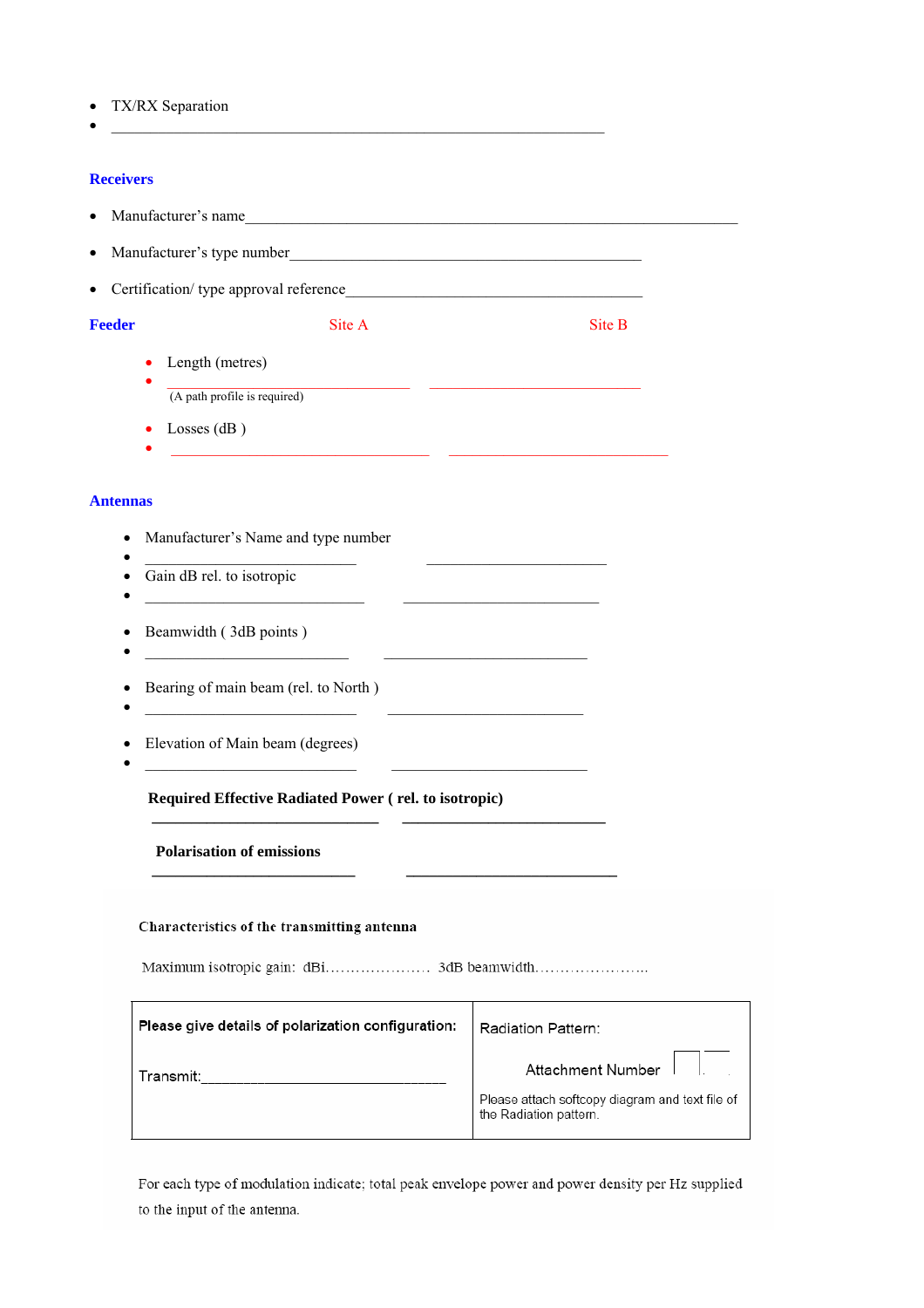### *All applicants submitting a model that has already been granted type approval by TRC, must abide to the following conditions:*

- A TRC Declaration form in Annex 1 must be completed.
- A TRC Safety Declaration form in Annex 2 must be completed.
- A TRC Emissions Declaration form in Annex 3 must be completed
- Only equipment from the declared source of import is allowed to be marketed and sold in Jordan. The applicant will be required to re-apply for a new type approval if the source of import has changed.
- A letter or a proof from the declared source of import stating the models supplied to the applicant.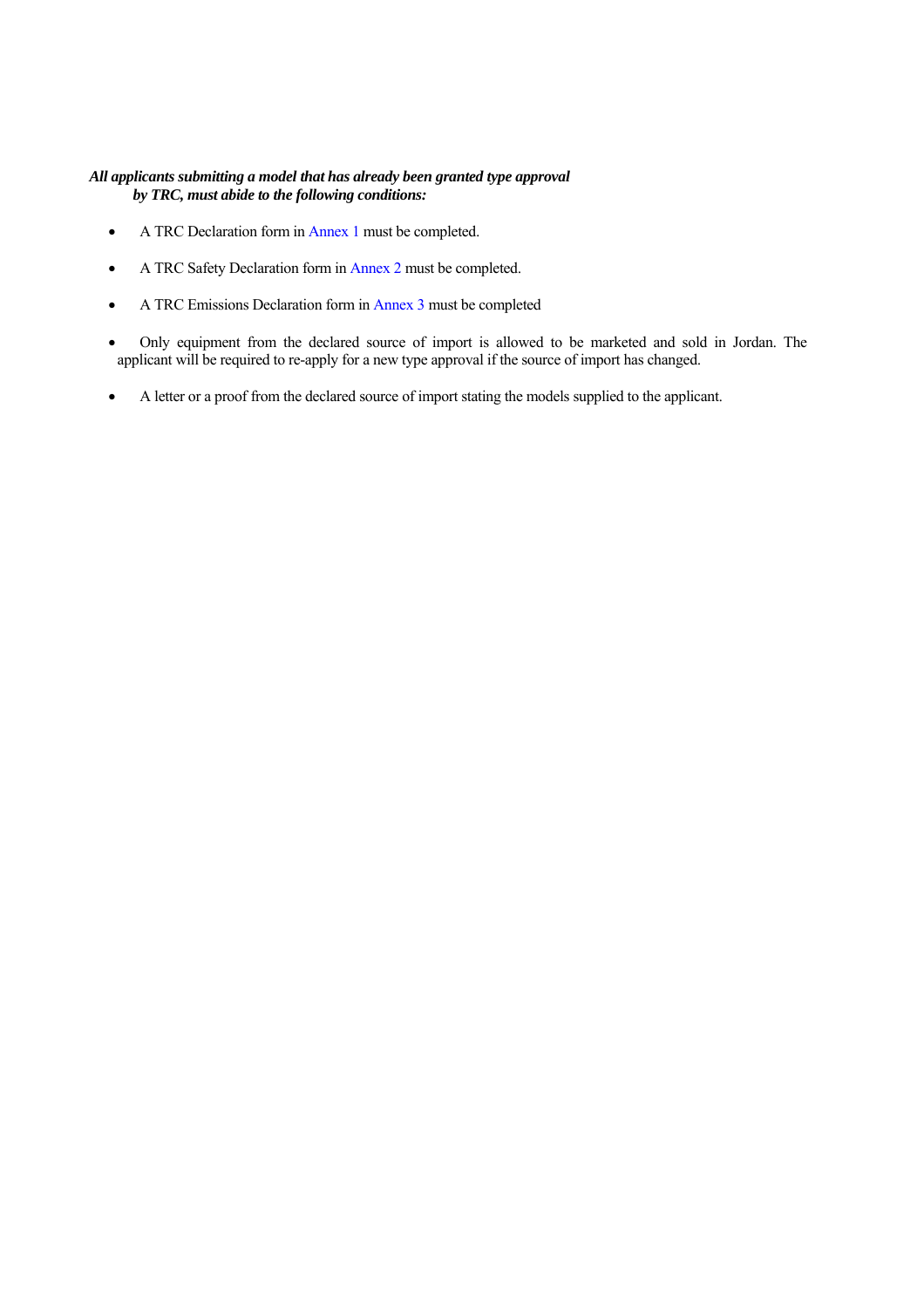### **Annex 1**

**Declaration** \*\* To be completed by all applications \*\*

Please complete the rest of the application before signing this declaration

To the best of my knowledge and belief the particulars given in this document are correct and complete.

I have read the application notes, statements and conditions and will supply the necessary information (the attached) with my application.

I,(Name & Title) \_\_\_\_\_\_\_\_\_\_\_\_\_\_\_\_\_\_\_\_\_\_\_\_\_\_\_\_\_\_\_\_\_\_\_\_\_\_\_\_\_\_\_\_\_\_\_\_\_\_\_\_\_\_\_\_\_\_\_

Position in Company

| For and on behalf of |  |  |  | (Name of Company) located at |  |
|----------------------|--|--|--|------------------------------|--|
| Address              |  |  |  |                              |  |

Do solemnly and sincerely declare that the following telecommunication equipment:

| Manufacturer   | Model No.                                                                                                                                                                                                                     |  |
|----------------|-------------------------------------------------------------------------------------------------------------------------------------------------------------------------------------------------------------------------------|--|
| imported from: |                                                                                                                                                                                                                               |  |
| Company        | <u> 1990 - Jan James James Jan James James Jan James James James James James James James James James James James</u>                                                                                                          |  |
| Address        | the control of the control of the control of the control of the control of the control of the control of the control of the control of the control of the control of the control of the control of the control of the control |  |
| Country        |                                                                                                                                                                                                                               |  |
|                | Contact Person (if possible)                                                                                                                                                                                                  |  |
|                | Fax                                                                                                                                                                                                                           |  |
| E-mail         |                                                                                                                                                                                                                               |  |
|                | Complies with $\qquad \qquad$ and $\qquad \qquad$                                                                                                                                                                             |  |
|                |                                                                                                                                                                                                                               |  |
|                | Standards and shall ensure that only radio communications equipment from the above declared                                                                                                                                   |  |

source will be marketed and or operated and/or sold in Jordan. I shall re-apply for type approval if the source of the above radio communications is different from

the one declared above. *I further declare that the specimen(s) ( if requested by TRC ) offered for Type Approval test is/are representative of the product envisaged.* 

\_\_\_\_\_\_\_\_\_\_\_\_\_\_\_\_\_\_\_\_\_\_\_\_\_\_\_\_\_\_\_\_\_\_\_\_ \_\_\_\_\_\_\_\_\_\_\_\_\_\_\_\_\_\_\_\_\_\_\_\_

Signature & Name for and on behalf of (Name of Company )

Date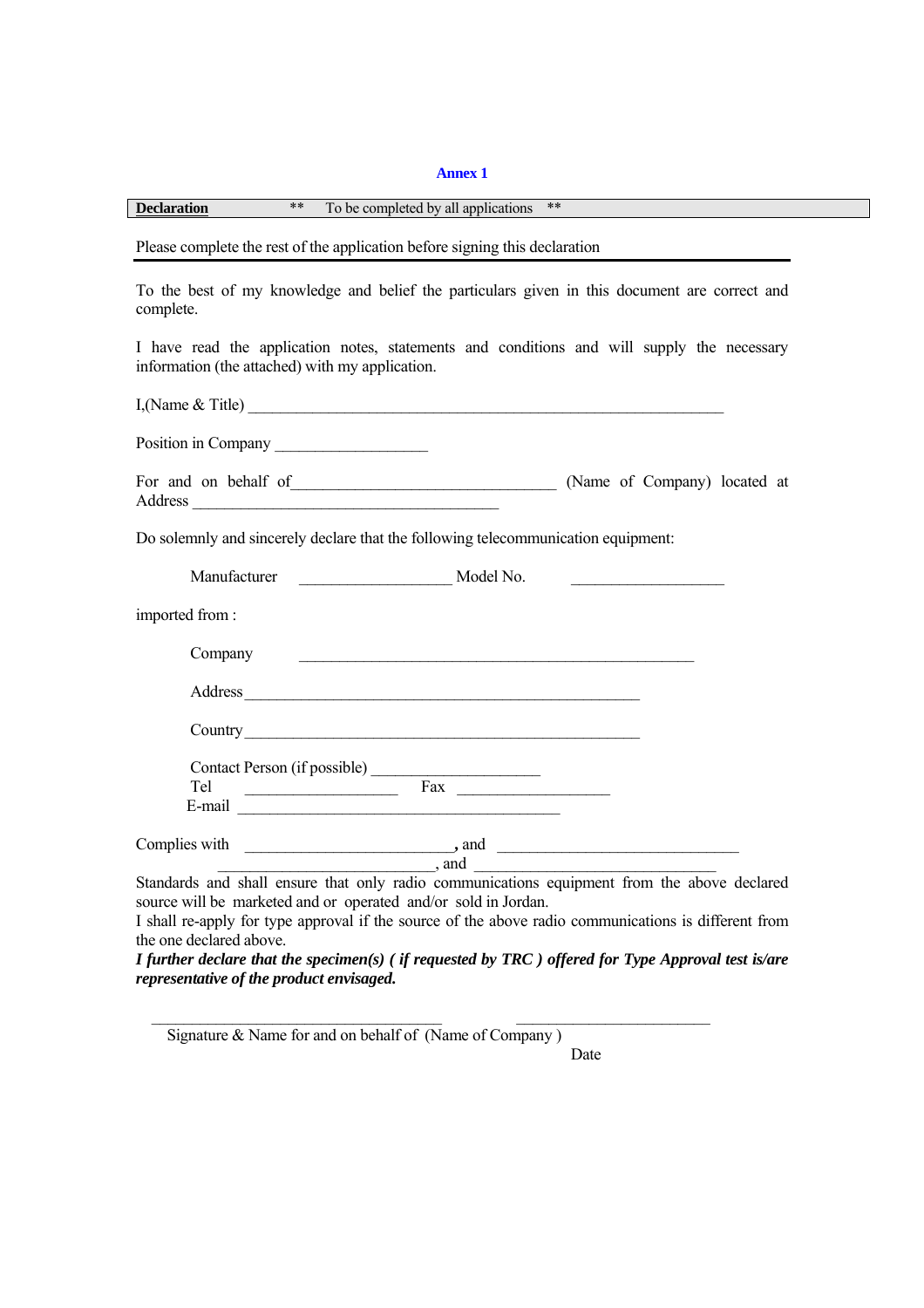### **Annex 2**

### **Safety Declaration** \*\* To be completed by all applications \*\*

I (We), Declare that I (We) have the safety test result relating to the radio communication equipment mentioned in this form as identified overleaf .

I (We) declare on my (our) sole responsibility that the radio communication equipment is in conformity with the following safety standard(s) and/or normative document(s) :

 $\bullet$ , and  $\qquad \qquad$ \_\_\_\_\_\_\_\_\_\_\_\_\_\_\_\_\_\_\_\_\_\_\_\_\_\_, and \_\_\_\_\_\_\_\_\_\_\_\_\_\_\_\_\_\_\_\_\_\_\_\_\_\_\_\_\_\_

| Telecommunications equipment information : |                              |
|--------------------------------------------|------------------------------|
| Manufacturer                               | Model No.                    |
|                                            |                              |
| imported from:                             |                              |
| Company                                    |                              |
|                                            |                              |
| Address                                    |                              |
|                                            |                              |
| Country                                    |                              |
|                                            |                              |
|                                            |                              |
| Position in Company                        |                              |
| For and on behalf of                       | (Name of Company) located at |
|                                            |                              |
|                                            |                              |
| Signature & Name for and on behalf of      | Date                         |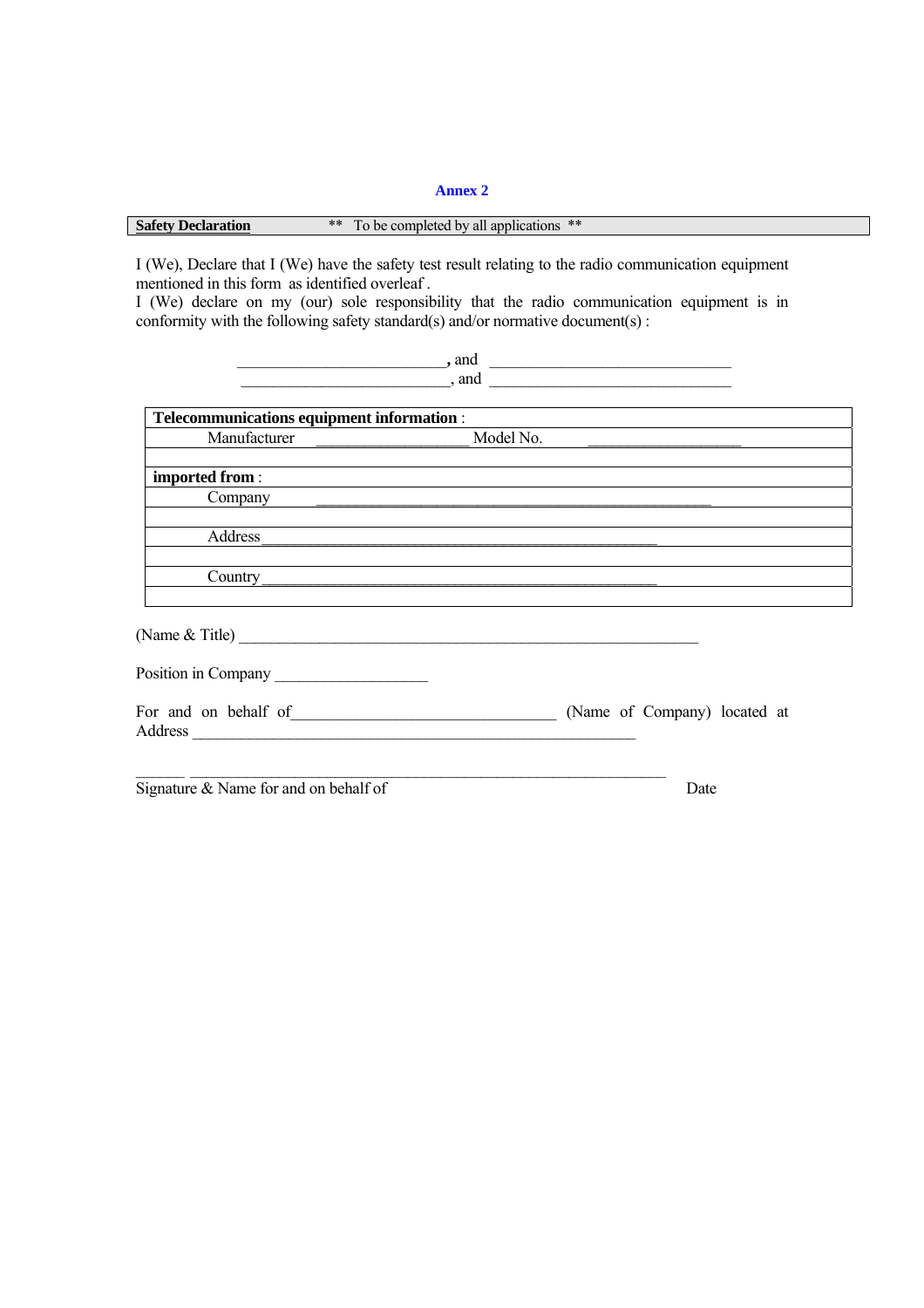**Annex 3** 

| $***$ | $\mathbf{r}$<br>applications<br>completed<br>be<br>all<br>าง | $***$ |
|-------|--------------------------------------------------------------|-------|
|       |                                                              |       |

Please complete the rest of the application before signing this declaration

I (We) declare on my (our) sole responsibility that the concerned product in this application is conformity with the following:

- 1. Any possible method should be done to enable the most efficient use of spectrum, such as Bandwidth expansion, amplitude modulation and singlesideband techniques.
- 2. Frequency tolerance of the center frequency used by the concerned product must comply with the ones specified in table1.
- 3. Maximum spurious emission power level from the concerned product should be within the range specified in table2.
- 4. Frequency tolerances and levels of unwanted emissions should be at the lowest value which the service permits.
- 5. In case of using Bandwidth-expansion techniques, power spectral density should be employed in such manner that ensures efficient use of the spectrum.
- 6. Technical parameters of the receiving station should be considered so as to comply with the class of emission concerned.
- 7. Interference caused by a transmitter located at a close distance from the receiver should be minimized using the appropriate performance characteristic & parameters.

 $\mathcal{L}_\text{max}$  , and the set of the set of the set of the set of the set of the set of the set of the set of the set of the set of the set of the set of the set of the set of the set of the set of the set of the set of the Signature & Name for and on behalf of (Name of Company) Date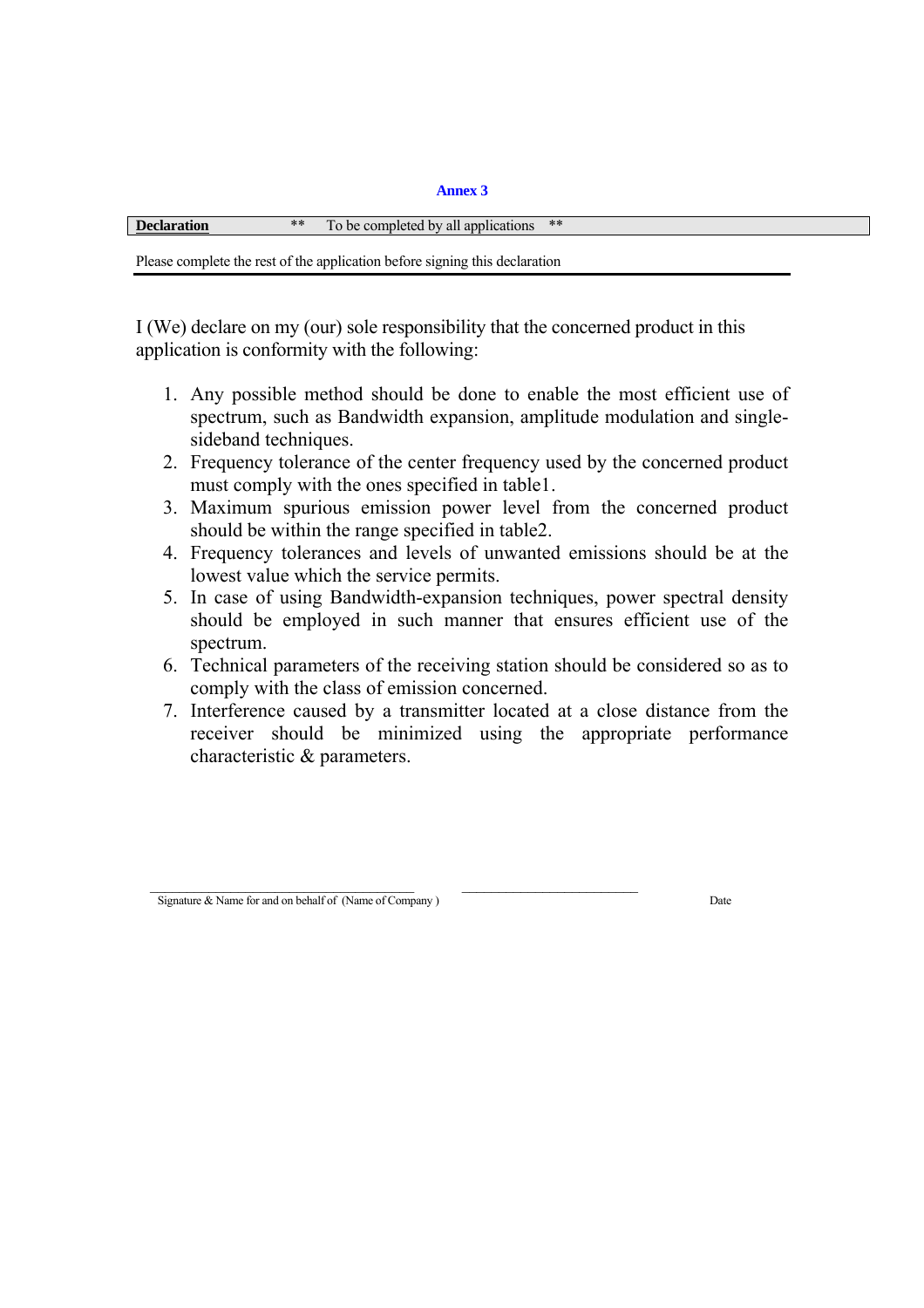## PLEDGE

I, the undersigned, acknowledge that to the best of my ability I have fully read and understood all the terms and conditions in this application form and completed it accurately.

| <b>Applicant's Name</b>      | Signature | Date |
|------------------------------|-----------|------|
|                              |           |      |
| Application received by      |           |      |
| Name:<br>Signature:<br>Date: |           |      |
|                              |           |      |

Company Stamp\_\_\_\_\_\_\_\_\_\_\_\_\_\_\_\_\_\_\_\_\_\_\_

ملاحظة: يجب أن تختم جميع الصفحات بالختم الرسمي لمقدم الطلب.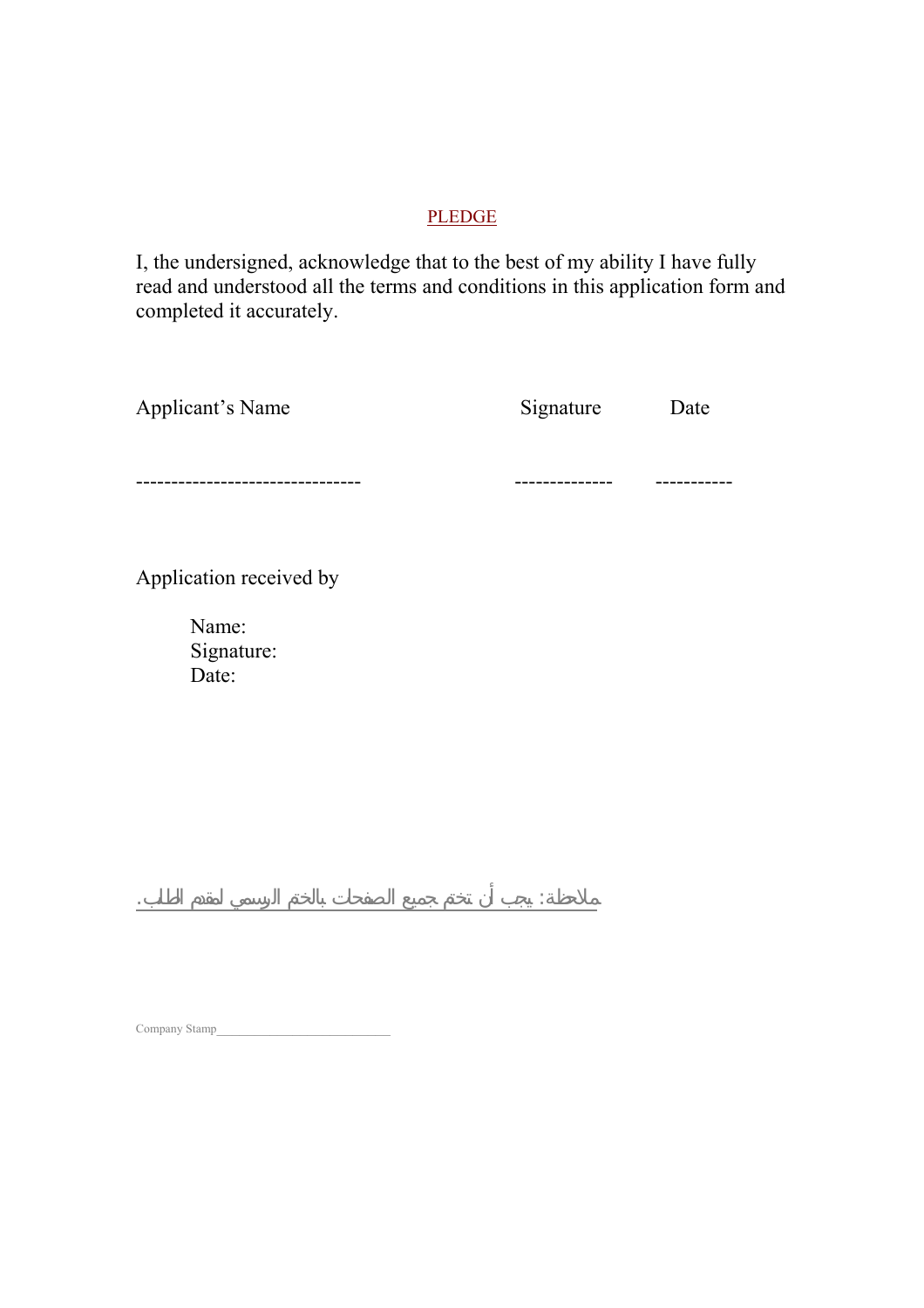## **Declaration**

I certify that the information on the form, and any other information given in support of this application, is correct to the best of my knowledge.

Signed

Name (BLOCK LETTERS )\_\_\_\_\_\_\_\_\_\_\_\_\_\_\_\_\_\_\_\_\_\_\_\_\_\_\_\_\_\_\_\_\_\_\_\_\_\_\_\_\_\_\_\_\_\_\_\_\_\_\_\_\_\_\_\_\_\_\_

Position in Company

Date\_\_\_\_\_\_\_\_\_\_\_\_\_\_\_\_\_\_\_\_\_\_\_\_\_\_\_\_\_\_\_\_\_\_\_\_\_\_\_\_\_\_\_\_\_\_\_\_\_\_\_\_\_\_\_\_\_\_\_\_\_\_\_\_\_\_\_\_\_\_\_\_\_\_\_\_\_\_\_\_

 This application form is intended to provide TRC with all the necessary information needed for evaluation purposes. Any item, phrase condition ,statement …etc indicated in this application will not considered as obligatory for TRC if it is not fully comply with the TRC's relevant regulations, instructions and rules currently adopted by TRC or are not based on an official statement by TRC . In any case any of these information ( items, phrases , conditions, statements…etc) indicated in the application or provided by the applicant are obligatory to the applicant but not for the TRC.